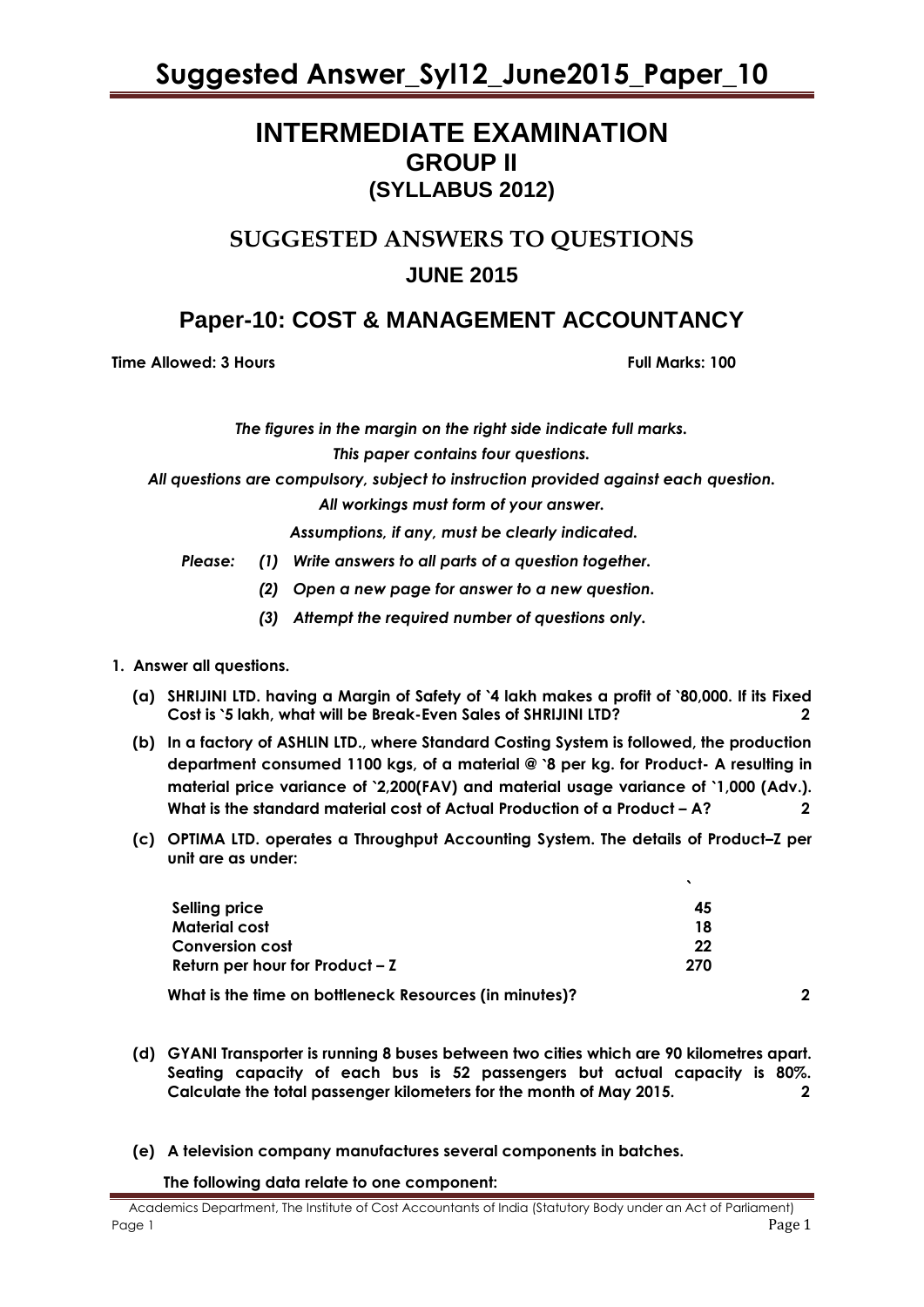|     | <b>Annual demand</b>                                                                                                    | 32,000 units |
|-----|-------------------------------------------------------------------------------------------------------------------------|--------------|
|     | Set up cost/batch                                                                                                       | `120         |
|     | <b>Annual rate of interest</b>                                                                                          | 12%          |
|     | Cost of production per unit                                                                                             | $\cdot$ 16   |
|     | <b>Calculate the Economic Batch Quantity (EBQ).</b>                                                                     | $\mathbf{2}$ |
| (f) | Whether separate form CRA-2 is required to be filed by a company, having 2 or more                                      |              |
|     | different types of products covered under Cost Audit?                                                                   | $\mathbf 2$  |
| (g) | What are the powers of the Cost Auditor under the Companies Act, 2013?                                                  | $\mathbf{2}$ |
| (h) | What do you mean by the term "Oligopoly"?                                                                               | $\mathbf 2$  |
| (i) | What is Marginal Revenue Product (MRP)?                                                                                 | $\mathbf{2}$ |
| (i) | The Cost of a product of MENZ LTD. is given by function C(q) = 200q - 10q <sup>2</sup> + $\frac{1}{2}$ q <sup>3</sup> . |              |
|     | [Where C(q) stands for Cost function and q for output.]                                                                 |              |
|     | Calculate, output at which average cost is equal to marginal cost.                                                      |              |

#### **Answer:**

1. (a) Margin of Safety = Profit/(P/V) Ratio

Or, P/V Ratio = 80,000/4,00,000= 20%

Break even sales =  $\frac{\text{Fixed cost}}{\text{P/VRatio}} = \frac{5,00,000}{0.20} = ₹25$  lakhs

(b) Total material cost variance:

Material price variance + Material usage variance =  $\overline{2}2,200$ (FAV) +  $\overline{2}1,000$ (Adv)

 $=$  ₹1,200(FAV).

Actual material cost =  $(1,100 \times 8) = ₹8,800$ 

Hence, the standard material cost of Actual Production:

 $= 8,800 + 1,200$ (FAV) = ₹10,000

(c) Return per hour = Selling price - Material cost<br>Time ofbottleneck resource

$$
= \frac{(45 - 18) \times 60}{x} = 270
$$
  
Or, x =  $\frac{27 \times 60}{270}$  or x = 6 minutes

(d) Total passengers kilometers: 80% of (8×90×2×52×31)

= 18,57,024 passengers – kms

(e) Economic batch Quantity:

$$
= \sqrt{\frac{2 \times \text{Annual Demand} \times \text{Set up cost}}{\text{Rate of interest} \times \text{cost per unit}}}
$$
\n
$$
= \sqrt{\frac{2 \times 32,000 \times 120}{12\% \text{ of } \overline{5} \cdot 16}} = \sqrt{\frac{76,80,000}{1.92}} = 2,000 \text{ units}
$$

(f) Form CRA-2 is required to be filled providing details of the sectors/industries covered under cost Audit and details of cost Auditor. For companies appointing multiple cost auditors, only one single form CRA-2 is required to be filled.

Academics Department, The Institute of Cost Accountants of India (Statutory Body under an Act of Parliament) Page 2 Page 2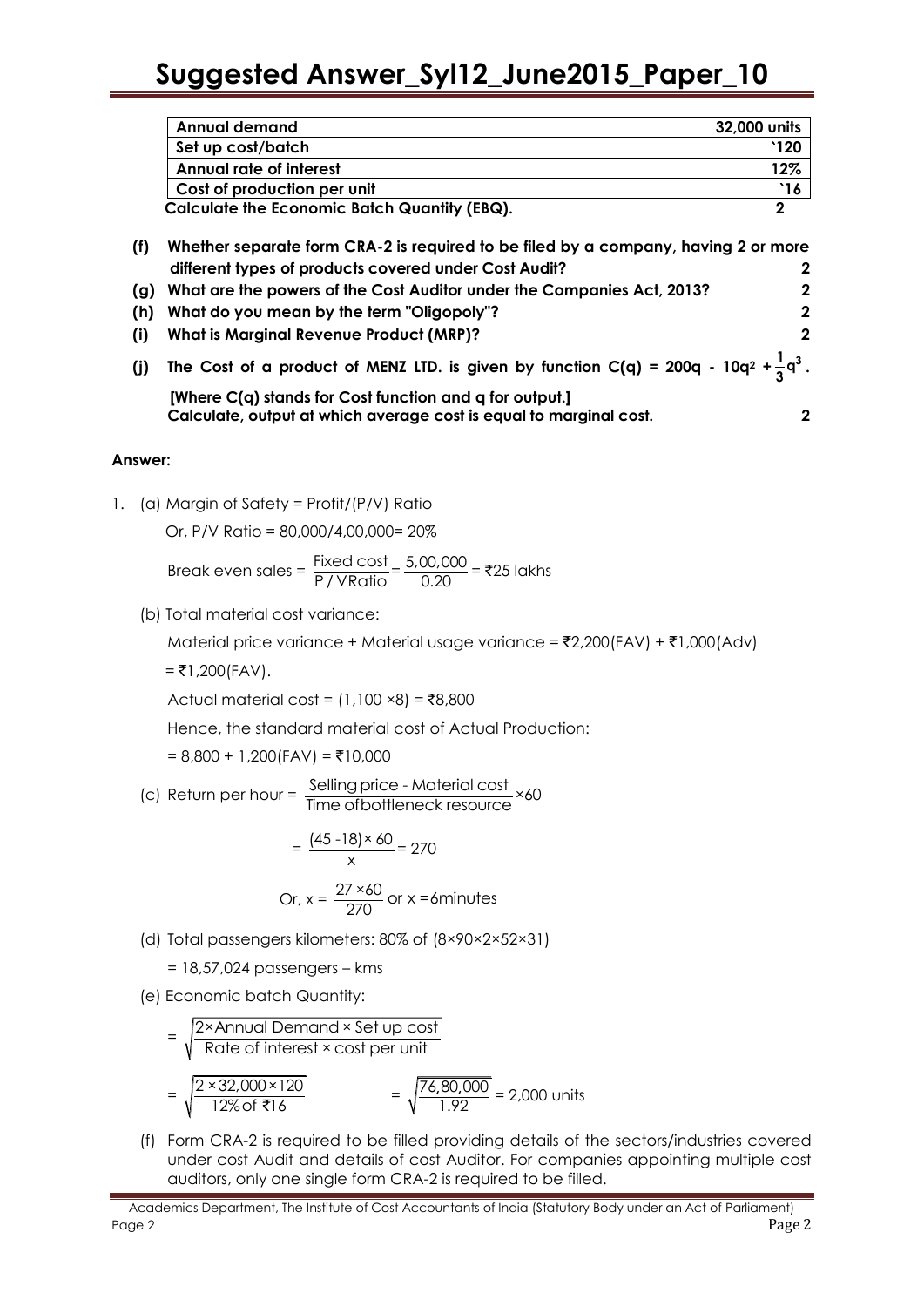- (g) The powers of cost Auditor under sub-section (1) of section143 of the Companies Act, 2013 are as under.
	- Right to access at all times to the books and accounts and vouchers of the company, whether kept at the registered office of the company or at any place.
	- Entitled to require from the officers of the company such information and explanations as he may think necessary for the performance of his duties as an auditor.
- (h) "Oligopoly" refers to the imperfect competition status, where there will be "Few Sellers". It is also referred to as "competition among few". In Oligopoly, there is an element of interdependence of the firms. The price and output of one firm will affect the other firms. In Oligopoly market, where there are only few firms, monopoly element may prevail in the market. Each firm controls a large share of the market.
- (i) Marginal revenue Product (MRP)

It is the additional revenue the firm makes by selling the output contributed by one additional worker (i.e. the last worker) is sold. Thus it is a rupee measure of the additional output attributable to the effect of the additional worker. Note that MRP can be computed by multiplying MPP by the marginal revenue (MR).

Symbolically it can be written as:-

Therefore, MRPLabour = MPPLabour X MRunits

| (j) Marginal cost (MC) | $=\frac{dc}{dq}$ (200q – 10q <sup>2</sup> + 1/3q <sup>3</sup> ) |
|------------------------|-----------------------------------------------------------------|
|                        | $= 200 - 20q + q^2$                                             |
| Average cost (AC)      | $= (200q - 10q^{2} + 1/3q^{3})/q$                               |
|                        | $= 200 - 10q + 1/3q^{2}$                                        |
|                        |                                                                 |

If average cost = Marginal cost, then

 $200 - 10q + 1/3q^2 = 200 - 20q + q^2$ 

Or,  $10q - 2/3q^2 = 0$  or,  $q(10-2/3q) = 0$  or  $q = 0.15$ 

Output at which AC = MC is 15 units.

#### **2. Answer any two questions (Carrying 20 Marks each):**

**(a) (i) VIBRANT LTD. a manufacturing Company produces one main Product A and two byproducts M and N.**

**For the month of May, 2015, following details are available: Total Cost upto separation point** `**2,20,000.**

| Product/By-Product                                         | A     | м        | N        |
|------------------------------------------------------------|-------|----------|----------|
| <b>Cost after separation</b>                               |       | ₹ 35,000 | ₹ 24,000 |
| No. of units produced                                      | 4,000 | 1,800    | 3,000    |
| Selling price per unit                                     | ₹100  | ₹40      | ₹30      |
| Estimated net profit as percentage to sales value          |       | 20%      | 30%      |
| Estimated selling expenses as percentage to<br>sales value | 20%   | 15%      | 15%      |
| There is no beginning or closing inventories.              |       |          |          |
| Required:                                                  |       |          |          |

Academics Department, The Institute of Cost Accountants of India (Statutory Body under an Act of Parliament) Page 3 Page 2 Page 2 Page 2 Page 2 Page 2 Page 2 Page 2 Page 2 Page 2 Page 2 Page 2 Page 2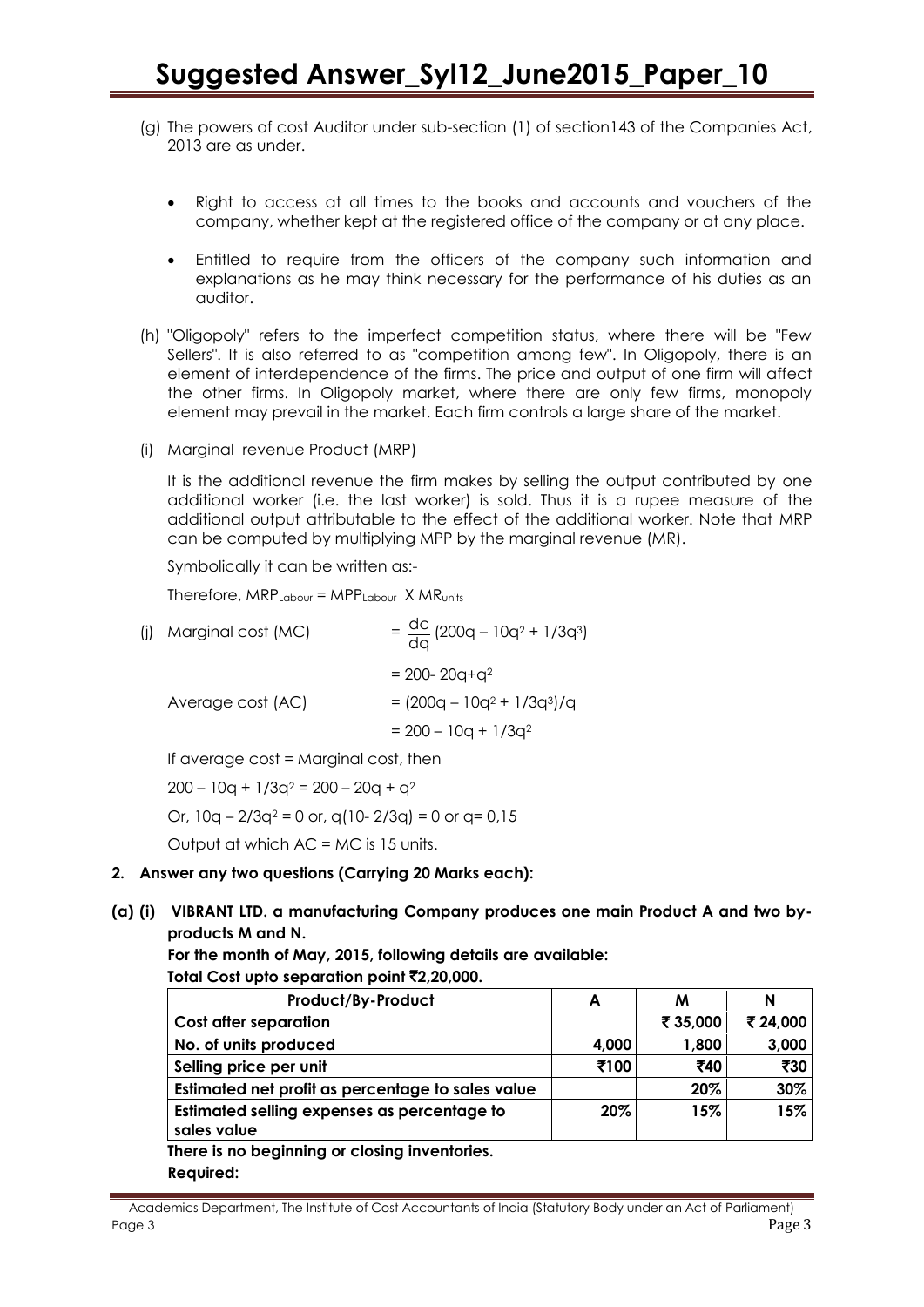**Prepare statement showing:**

**(1) Allocation of joint cost; and**

- **(2) Product wise and overall profitability of the company for May, 2015. 5+5=10**
- **(ii) Normal capacity of SUVAN LTD. is 240000 Units per annum. Cost structure for the year ending 31st March, 2015 is as follows:**

| Direct material cost per unit                                                   | 25        |
|---------------------------------------------------------------------------------|-----------|
| Direct labour cost per unit (subject to a minimum of $\bar{\zeta}$ 2,50,000 per |           |
| month)                                                                          | 20        |
| <b>Overheads: Fixed</b>                                                         | 18,00,000 |
| Variable per unit                                                               | 15.       |

**Semi variable** `**9,60,000 per year upto 50% capacity and additional** `**3,00,000 for every 20% increase in capacity or part thereof.**

**In the year 2015-16 the company to be worked at 60% capacity for the first four months but it was expected that it would work at 80% capacity for the remaining 8 months. During the first four months, the selling price per unit will be fixed at** `**100.**

**Required:**

**What should be the price per unit in the remaining eight months to earn a total Profit of ₹43,80,000?** 4+6=10

#### **Answer:**

#### 2. (a) (i) **VIBRANT LTD.**

**Apportionment of Joint costs at the point of separation:**

| Total cost upto point of separation   |        |        |        |        | ₹2,20,000 |
|---------------------------------------|--------|--------|--------|--------|-----------|
| By product                            |        |        | M      | N      |           |
| Less: Cost of by-products by working  |        |        |        |        |           |
| <b>Ibackward</b><br>Sales realization |        | Ν      | 72000  | 90000  |           |
|                                       | M      | ₹      |        |        |           |
| Less: Net Profit                      | 14,400 | 27,000 |        |        |           |
| [20% and 30% of sales]                |        |        |        |        |           |
| Less: Selling expenses (15% of sales) | 10,800 | 13,500 |        |        |           |
| Less: Cost after separation           | 35,000 | 24,000 | 60,200 | 64,500 |           |
| Joint expenses                        |        |        | 11,800 | 25,500 | 37,300    |
| Joint cost of Product-A               |        |        |        |        | 1,82,700  |

#### **Profit & Loss Statement for May 2015**

| <b>Particulars</b>     | A        | M      | N      | Total    |
|------------------------|----------|--------|--------|----------|
| No. of Units produced: | 4,000    | 1,800  | 3,000  |          |
|                        | ₹        | ₹      | ₹      |          |
| Sales (A)              | 4,00,000 | 72,000 | 90,000 | 5,62,000 |
| Cost of Sales:         |          |        |        |          |
| Pre-separation cost    | 1,82,700 | 11,800 | 25,500 | 2,20,000 |
| Post-separation cost   |          | 35,000 | 24,000 | 59,000   |
| Cost of production     | 1,82,700 | 46,800 | 49,500 | 2,79,000 |
| Selling expenses       | 80,000   | 10,800 | 13,500 | 1,04,300 |
| Cost of Sales(B)       | 2,62,700 | 57,600 | 63,000 | 3,83,300 |
| Profit (A-B)           | 1,37,300 | 14,400 | 27,000 | 1,78,700 |
| Profit as a % Sales    | 34.32%   | 20%    | 30%    | 31.80%   |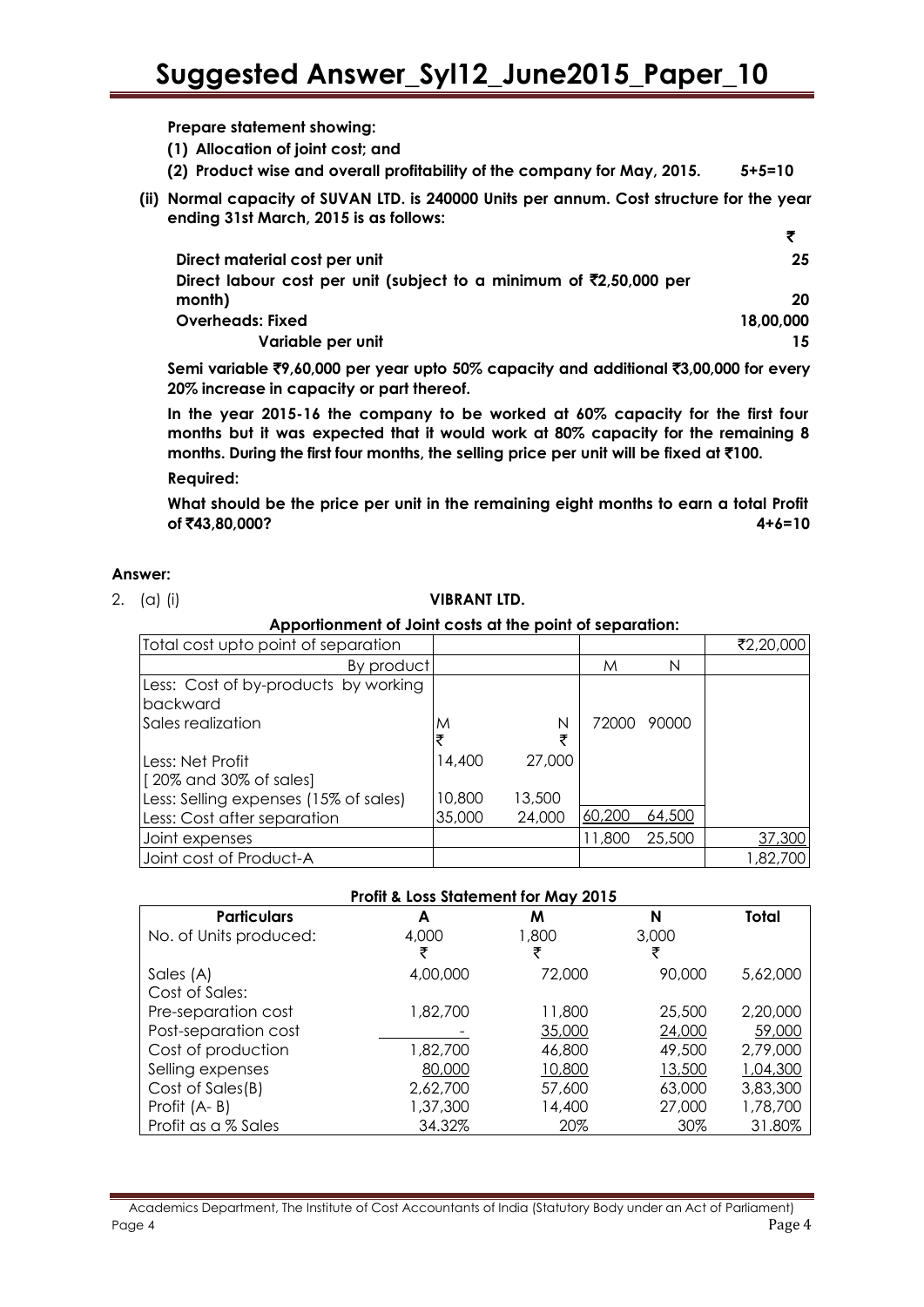**SUVAN LTD.**

2. (a) (ii)

| Statement showing cost sheet for the year 2015 - 16                                                                                                        |                        |                                   |                        |                                                 |                          |  |  |  |  |                            |
|------------------------------------------------------------------------------------------------------------------------------------------------------------|------------------------|-----------------------------------|------------------------|-------------------------------------------------|--------------------------|--|--|--|--|----------------------------|
| <b>Particulars</b>                                                                                                                                         |                        | First four months<br>48,000 units |                        | <b>Remaining eight</b><br>months 1,28,000 units |                          |  |  |  |  | Total<br>1,76,000<br>units |
|                                                                                                                                                            | Total<br>(₹)           | Per unit<br>(₹)                   | Total<br>(₹)           | Per unit<br>(₹)                                 | (₹)                      |  |  |  |  |                            |
| Direct material<br>Direct labour (subject to minimum<br>₹2,50,000 p.m.)                                                                                    | 12,00,000<br>10,00,000 | 25.00<br>20.8333                  | 32,00,000<br>25,60,000 | 25.00<br>20.00                                  | 44,00,000<br>35,60,000   |  |  |  |  |                            |
| Prime cost                                                                                                                                                 | 22,00,000              | 45.8333                           | 57,60,000              | 45.00                                           | 79,60,000                |  |  |  |  |                            |
| Overheads:<br>Fixed (₹18,00,000 in the ratio 1: 2)<br>Variable @ ₹15 per unit<br>Semi variable- for first four months<br>at 60% (9,60,000+3,00,000)×4/12 & | 6,00,000<br>7,20,000   | 12.50<br>15.00                    | 12,00,000<br>19,20,000 | 9.375<br>15.00                                  | 18,00,000<br>26,40,000   |  |  |  |  |                            |
| for next 8 months at<br>80%(9,60,000+6,00,000)×8/12                                                                                                        | 4,20,000               | 8.750                             | 10,40,000              | 8.125                                           | 14,60,000                |  |  |  |  |                            |
| Total cost<br>Profit                                                                                                                                       | 39,40,000<br>8,60,000  | 82.0833<br>17.9167                | 9,92,000<br>35,20,000  | 77.50<br>27.50                                  | 1,38,60,000<br>43,80,000 |  |  |  |  |                            |
| Sales                                                                                                                                                      | 48,00,000              | 100.00                            | 1,34,40,000            | 105.00                                          | 1,82,40,000              |  |  |  |  |                            |

Hence, sale price per unit for 8 months will be  $\bar{\tau}$ 105.

 $\mathbf{2}$ 

**(b) (i) SHEENNA LTD., an appliance manufacturer, has always sold its product through wholesalers. Last year its sales were** ` **20,00,000 and its net profit 10% of sales. As a result of the increase in appliance sales through departmental stores and e-commerce business establishment, the company is considering elimination of wholesalers and selling directly to retailers. It is estimated that this would result in a 40% drop in sales but net profit would be** `**1,80,000 due to the elimination of middlemen. Fixed expenses would increase from** ` **2,00,000 to** ` **3,00,000 owing to additional storage and logistics facilities.**

**As a Management Accountant you are required to find out:**

- **(1) Wheather the proposed change would raise or lower the break-even point in rupees? By how much? Given reason.**
- **(2) What would be the sale volume in rupees which would enable Sheena Ltd. to obtain as much profit as it made last year? 8+2=10**
- **(ii) ANUKULA UDHYOG LTD. manufactures two types of products X and Y and overheads are absorbed on the basis of direct labour hours. The information about these products for the month of May, 2015 is as follows:**

|                                    | <b>Product X</b>  | <b>Product Y</b>  |
|------------------------------------|-------------------|-------------------|
| <b>Production volume</b>           | <b>2550 Units</b> | <b>3300 Units</b> |
| Direct Material cost per unit      | ₹300              | ₹450              |
| Direct Labour cost @ ₹ 60 per hour | ₹240              | ₹360              |

**During the above said period direct labour hours worked were 30,000 hours and production overheads were** `**16,87,500. Details of overheads according to identified three activities are as follows:**

Academics Department, The Institute of Cost Accountants of India (Statutory Body under an Act of Parliament) Page 5 Page 5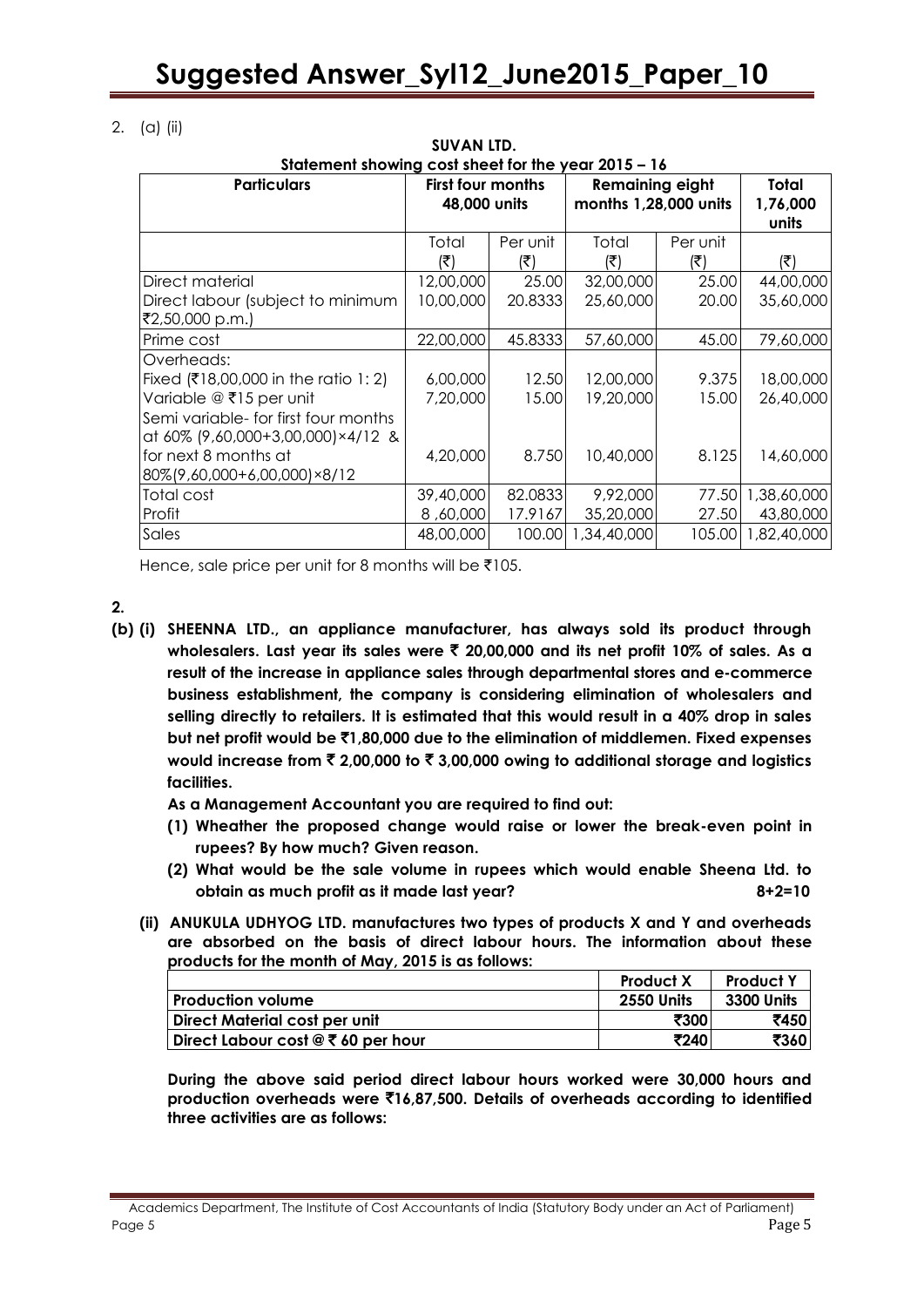|            | <b>Activity</b>                                                                                                                  | Overheads |                                                                                                                                                        | <b>Cost Driver level</b>                                                                                    |
|------------|----------------------------------------------------------------------------------------------------------------------------------|-----------|--------------------------------------------------------------------------------------------------------------------------------------------------------|-------------------------------------------------------------------------------------------------------------|
|            |                                                                                                                                  |           | X                                                                                                                                                      | Y                                                                                                           |
|            | <b>Order processing</b>                                                                                                          |           | 3,65,000 650 orders                                                                                                                                    | 350 orders                                                                                                  |
|            | <b>Machine processing</b>                                                                                                        |           |                                                                                                                                                        | 11,20,000 9500 machine hours   12,900 machine hours                                                         |
|            | Inspection                                                                                                                       |           | 2,02,500 275 Inspections                                                                                                                               | <b>400 Inspections</b>                                                                                      |
| using:     | (2) Activity Based Costing (ABC) Method.                                                                                         |           | (1) Direct Labour Hour Rate for absorption of overhead; and                                                                                            | You are required to calculate the cost of production per unit for each product by<br>$3 + 7 = 10$           |
| Answer:    |                                                                                                                                  |           |                                                                                                                                                        |                                                                                                             |
| 2. (b) (i) |                                                                                                                                  |           |                                                                                                                                                        |                                                                                                             |
|            |                                                                                                                                  |           | SHEENNA LTD.                                                                                                                                           |                                                                                                             |
|            | (1) Old situation                                                                                                                |           |                                                                                                                                                        |                                                                                                             |
|            |                                                                                                                                  |           | ₹                                                                                                                                                      | ₹                                                                                                           |
| Sales      |                                                                                                                                  |           |                                                                                                                                                        | 20,00,000                                                                                                   |
|            | Less: Contribution                                                                                                               |           |                                                                                                                                                        |                                                                                                             |
|            | <b>Fixed Expenses</b>                                                                                                            |           | 2,00,000                                                                                                                                               |                                                                                                             |
|            | Profit - 10% of Sales                                                                                                            |           | 2,00,000                                                                                                                                               | 4,00,000                                                                                                    |
|            | Marginal cost                                                                                                                    |           |                                                                                                                                                        | 16,00,000                                                                                                   |
|            |                                                                                                                                  |           |                                                                                                                                                        |                                                                                                             |
|            | P/V Ratio = $\frac{\text{Contribution}}{\text{Sales}} \times 100 = \frac{\text{₹4,00,000}}{\text{₹20,00,000}} \times 100 = 20\%$ |           | Break even point (in rupees) = $\frac{\text{Fixed Expenses}}{\text{P}/\text{VRatio}}$ = $\frac{\text{F2,00,000}}{20}$ = ₹10,00,000<br>$\overline{100}$ |                                                                                                             |
|            | <b>New Situation</b>                                                                                                             |           |                                                                                                                                                        |                                                                                                             |
|            |                                                                                                                                  |           |                                                                                                                                                        | ₹                                                                                                           |
|            | Last year's sales                                                                                                                |           |                                                                                                                                                        | 20,00,000                                                                                                   |
|            | Less: 40% drop                                                                                                                   |           |                                                                                                                                                        | 8,00,000                                                                                                    |
|            | Future sales                                                                                                                     |           |                                                                                                                                                        | 12,00,000                                                                                                   |
|            | Contribution:                                                                                                                    |           |                                                                                                                                                        |                                                                                                             |
|            | <b>Fixed Expenses</b><br><b>Expected Profit</b>                                                                                  |           |                                                                                                                                                        | 3,00,000<br>1,80,000<br>4,80,000                                                                            |
| P/V Ratio  |                                                                                                                                  |           |                                                                                                                                                        |                                                                                                             |
|            | <b>Break Even Point</b>                                                                                                          |           | $= \frac{\text{Fixed Expenses}}{\text{P/VRatio}} = \frac{\text{₹3,00,000}}{\frac{40}{100}} = \text{₹7,50,000}$                                         |                                                                                                             |
|            |                                                                                                                                  |           | proposed change would reduce break even point by ₹2,50,000                                                                                             | Old break even point is $\overline{5}10,00,000$ and new break even point is $\overline{57},50,000$ , so the |
|            |                                                                                                                                  |           | (2) Calculation of sales volume to obtain last year's profit of $\bar{\tau}$ 2,00,000                                                                  |                                                                                                             |
| $Sales =$  | Fixed Expenses + Desired profit                                                                                                  | P/V Ratio |                                                                                                                                                        |                                                                                                             |

Academics Department, The Institute of Cost Accountants of India (Statutory Body under an Act of Parliament) Page 6 Page 6 Page 1 Page 1 Page 1 Page 1 Page 1 Page 1 Page 1 Page 1 Page 1 Page 1 Page 1 Page 1 Page 1 Page 1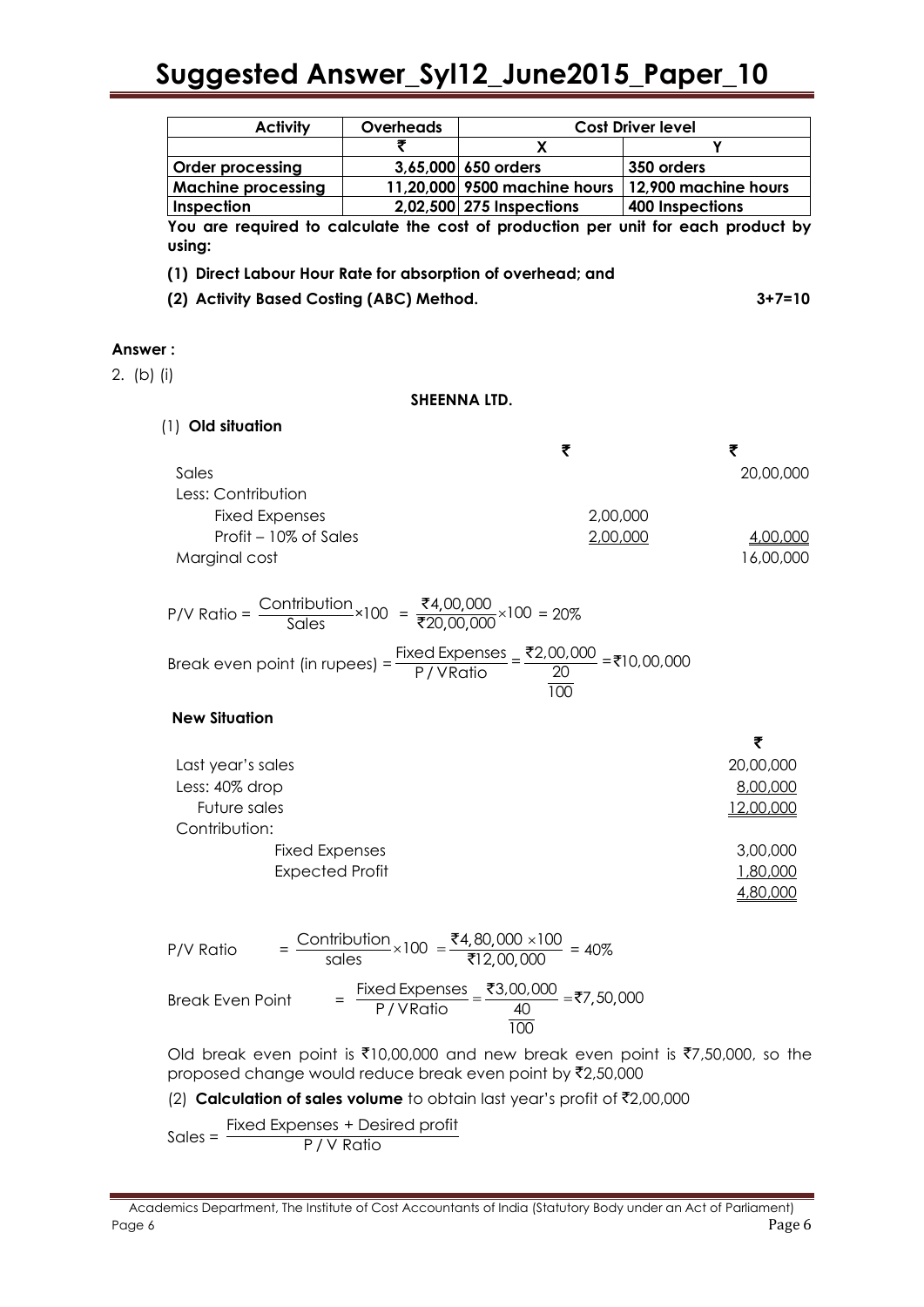$$
= \frac{\overline{33,00,000} + \overline{32,00,000}}{\frac{40}{100}} = \overline{35,00,000} \times \frac{100}{40} = \overline{312,50,000}
$$

2. (b) (ii)

#### **ANUKULA UDHYOG LTD.**

#### **Working notes:**

- 1. Direct labour hour rate ,87, , 16,87,500 30,000 <u>₹16,87,500</u><br>20.000 = ₹56.25
- 2. Labour Hours worked on Product  $X = 240/60 = 4$  hours and on Product  $Y = 360/60 = 6$ hours
- 3. Calculation of cost driver rates:

| <b>Activity</b>           | <b>Overheads</b><br>₹) | Cost driver level                  | Cost driver rate $(5)$                     |
|---------------------------|------------------------|------------------------------------|--------------------------------------------|
| Order processing          |                        | 3,65,000 1,000 orders<br>processed | 3,65,000/1,000=₹365 per order.             |
| <b>Machine Processing</b> |                        | 11,20,000 22,400 machine<br>hours  | 11,20,000/22,400 = ₹50 per<br>machine hour |
| Inspection                |                        | 2,02,500 675 inspections           | 2,02,500/675 = ₹300 per<br>inspection      |

4. Calculation of cost absorbed overheads per unit.

|                                                                                               | <b>Product X</b> | <b>Product Y</b><br>₹ |
|-----------------------------------------------------------------------------------------------|------------------|-----------------------|
| On the basis of Direct Labour Hour rate                                                       |                  |                       |
| $X - (756.25 \times 4)$ and $Y - (56.25 \times 6)$<br>On the basis of Activity based costing: | 225              | 337.50                |
| Overheads absorbed : - Order Processing<br>$(650 \times 365)$ : $(350 \times 365)$            | 2.37.250         | 1,27,750              |
| Machine processing<br>$(9,500 \times 50)$ : (12,900 $\times$ 50)                              | 4,75,000         | 6,45,000              |
| Inspections<br>$(275 \times 300)$ : $(400 \times 300)$                                        | 82,500           | 1,20,000              |
| Total overhead cost                                                                           | 7,94,750         | 8,92,750              |
| Units produced                                                                                | 2,550 units      | 3,300 units           |
| Overhead cost per unit                                                                        | ₹311.67          | ₹270.53               |

#### **(1 & 2) Calculation of cost of production per unit**

| <b>Particulars</b> | On the basis of Direct<br>Labour hours rate |           | On the basis of ABC method |           |
|--------------------|---------------------------------------------|-----------|----------------------------|-----------|
|                    | Product X                                   | Product Y | Product X                  | Product Y |
|                    |                                             |           |                            |           |
| Direct material    | 300                                         | 450       | 300                        | 450       |
| Direct labour      | 240                                         | 360       | 240                        | 360       |
| Overheads          | 225                                         | 337.50    | 311.67                     | 270.53    |
| Cost of production | 765                                         | 1147.50   | 851.67                     | 1080.53   |

Academics Department, The Institute of Cost Accountants of India (Statutory Body under an Act of Parliament) Page 7 Page 7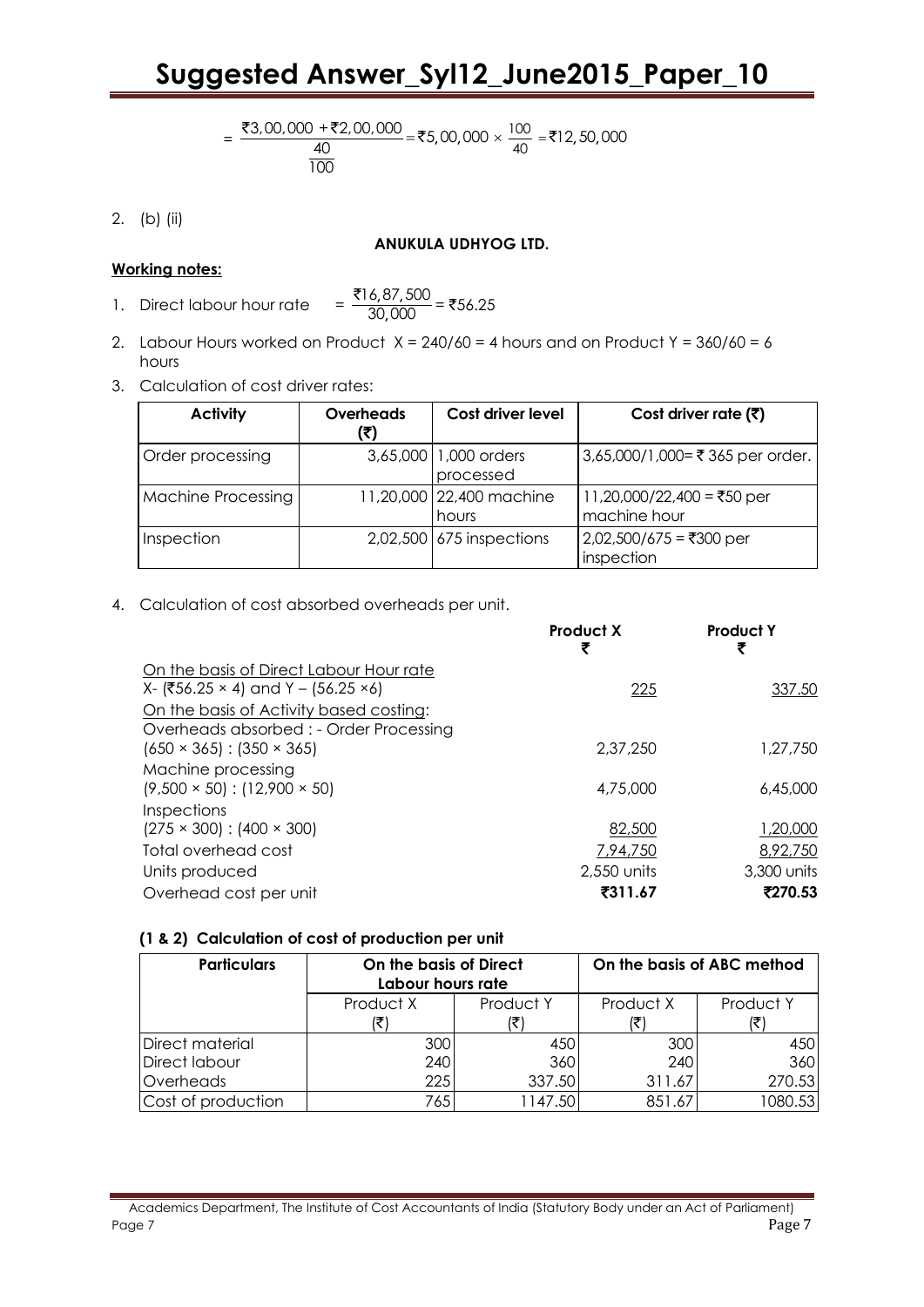- **2.**
- **(c) (i) ABOKASH LTD., operates a System of Standard Costing. The Company manufactures a Chemical Product by mixing three ingredients Chemical A, B and C and processes the same. The Standard Cost data for the product are as follows:**

| Chemical | Percentage of total input | Standard Cost per kg. (₹) |  |
|----------|---------------------------|---------------------------|--|
|          | 50%                       | 40                        |  |
|          | 30%                       | 60                        |  |
|          | 20%                       |                           |  |

**Note: Loss during processing is 5% of input and this has no realizable value. During the month of May,2015, 10,200kg. of finished product was obtained from the Inputs as per details given below:**

| <b>Chemical Consumed</b> | Quantity purchased and<br>issued | Actual Cost (そ) |  |
|--------------------------|----------------------------------|-----------------|--|
|                          | 5200 kg.                         | 2,34,000        |  |
|                          | 3600 kg.                         | 2,19,600        |  |
|                          | 1700 kg.                         | 1,58,100        |  |

**You are required to calculate:**

- **(1) Material Cost Variance**
- **(2) Material Price Variance**
- **(3) Material Mix Variance**
- **(4) Material Yield Variance**
- **(5) Material Usage Variance 2+2+2+2+2=10**
- **(ii) What do you mean by "Flexible Budgeting" 2**
- **(iii) ADAMAS LTD.; a newly established manufacturing company has an installed capacity to produce 1,00,000 units of a consumer product annually. However its practical capacity is only 90%. The actual capacity utilisation may be substantially lower, as the firm is new to the market and demand is uncertain. The following budget has been prepared for 90% capacity utilisation:**

|                                 | Cost per unit     |  |
|---------------------------------|-------------------|--|
|                                 |                   |  |
| <b>Direct Materials</b>         | 12                |  |
| <b>Direct Labour</b>            | 8                 |  |
| <b>Direct Expense</b>           | 5                 |  |
| <b>Production Overheads</b>     | 10 (40% variable) |  |
| <b>Administration Overheads</b> | 5 (100% fixed)    |  |
| <b>Selling and Distribution</b> | 6 (50% variable)  |  |

**You are required to prepare Flexible Budgets of a Consumer product at 70% and 80% levels of capacity utilization giving clearly the Variable Cost, Fixed Cost and the Total Costs under various heads at all stated levels. 4+4=8**

#### **Answer:**

2. (c) (i)

#### **ABOKASH LTD. Standard cost of a Chemical Product**

| <u>Jiuliuulu Cosi ol u Chefficul Houger</u> |                        |                  |                                                  |  |
|---------------------------------------------|------------------------|------------------|--------------------------------------------------|--|
| Chemical                                    | Percentage of<br>input | Quantity<br>(kg) | Standard cost   Total cost (₹)  <br>per kg $(5)$ |  |
|                                             | 50%                    | J.50             | 40                                               |  |
|                                             |                        |                  |                                                  |  |

Academics Department, The Institute of Cost Accountants of India (Statutory Body under an Act of Parliament) Page 8 Page 8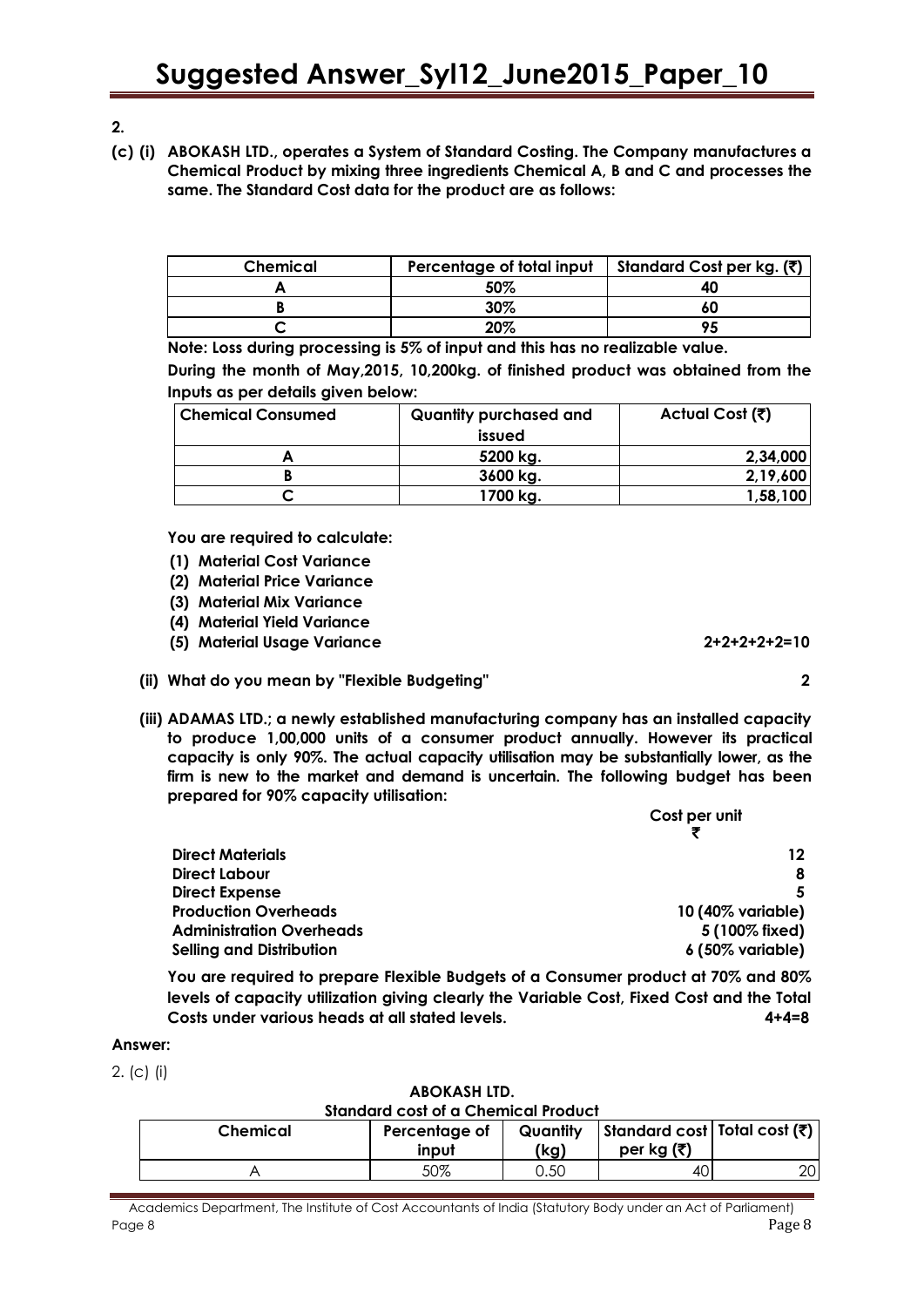|                               | 30% | 0.30 |  | 8 |
|-------------------------------|-----|------|--|---|
|                               | 20% | า.20 |  |   |
| Total Input                   |     | 0.00 |  |   |
| Less: Loss on Processing (5%) |     | 0.05 |  |   |
| Output                        |     | ).95 |  |   |
| $- - -$                       |     |      |  |   |

Standard cost of a chemical Product =  $\frac{1}{0}$ . 57 0.95 ` = `60

## **COMPUTATION OF VARIANCES**:

#### (1) **Total material cost variances:**

=Standard cost of actual production (output) – actual material cost for production

 $= 10,200 \times \text{\textdegree}$  + (2,34,000 + 2,19,600 + 1,58,100)

 $= ₹6,12,000 - ₹6,11,700 = ₹300(FAV)$ 

#### (2) **Materials Mix Variance:**

= (Std. Price – Actual) × Actual Qty consumed.

| A: | $[40 - (2,34,000/5,200)] \times 5,200$    | ₹26,000 (ADV)                                |
|----|-------------------------------------------|----------------------------------------------|
|    | B: $[60 - (2,19,600/3,600)] \times 3,600$ | ₹3,600 (ADV)                                 |
|    | C: $[95 - (1,58,100/1,700)] \times 1,700$ | <u>₹ 3,400 (FAV)</u><br><u>₹26,200 (ADV)</u> |

## (3) **Material Mix Variance**:

= (Actual input in std. proportion – Actual input) × Std. cost of input/kg.

| A: . | [(0.50 ×10,500)- 5,200)] × ₹40                  | ₹2,000 (FAV)                                  |
|------|-------------------------------------------------|-----------------------------------------------|
|      | B: $[(0.30 \times 10,500) - 3,600)] \times$ ₹60 | ₹27,000 (ADV)                                 |
|      | C: $[(0.20 \times 10,500) - 1,700)] \times$ ₹95 | <u> ₹38,000 (FAV)</u><br><u> ₹13,000(FAV)</u> |

## (4) **Yield Variance**

(Std. yield from actual input – Actual output) × Std. cost of finished product  $= (10,500 \times 0.95 - 10,200) \times$ ₹60 = ₹13,500 (FAV)

## (5) **Usage variance**:

Std. cost (output of Actual output – Std. cost of Actual Qty consumed.

= 10,200 × `60 - 5,200 × `40 = `6,12,000 – `5,85,500  $\vert 3,600 \times \overline{5}60$  $1,700 \times ₹95$ 

 $=$  ₹26,500 (FAV)

Usage variance= Mix Variance + Yield variance

 $=$  ₹13,000(FAV) + ₹13,500 (FAV) = ₹26,500 (FAV)

Total material cost variance:

Material Price Variance + Material usage Variance

$$
=
$$
 ₹26,200 (ADV) + ₹26,500 (FAV)

 $=$  ₹300 (FAV).

2. (c) (ii)

Flexible budget is a budget which recognizing different cost behavior pattern, is

Academics Department, The Institute of Cost Accountants of India (Statutory Body under an Act of Parliament) Page 9 Page 9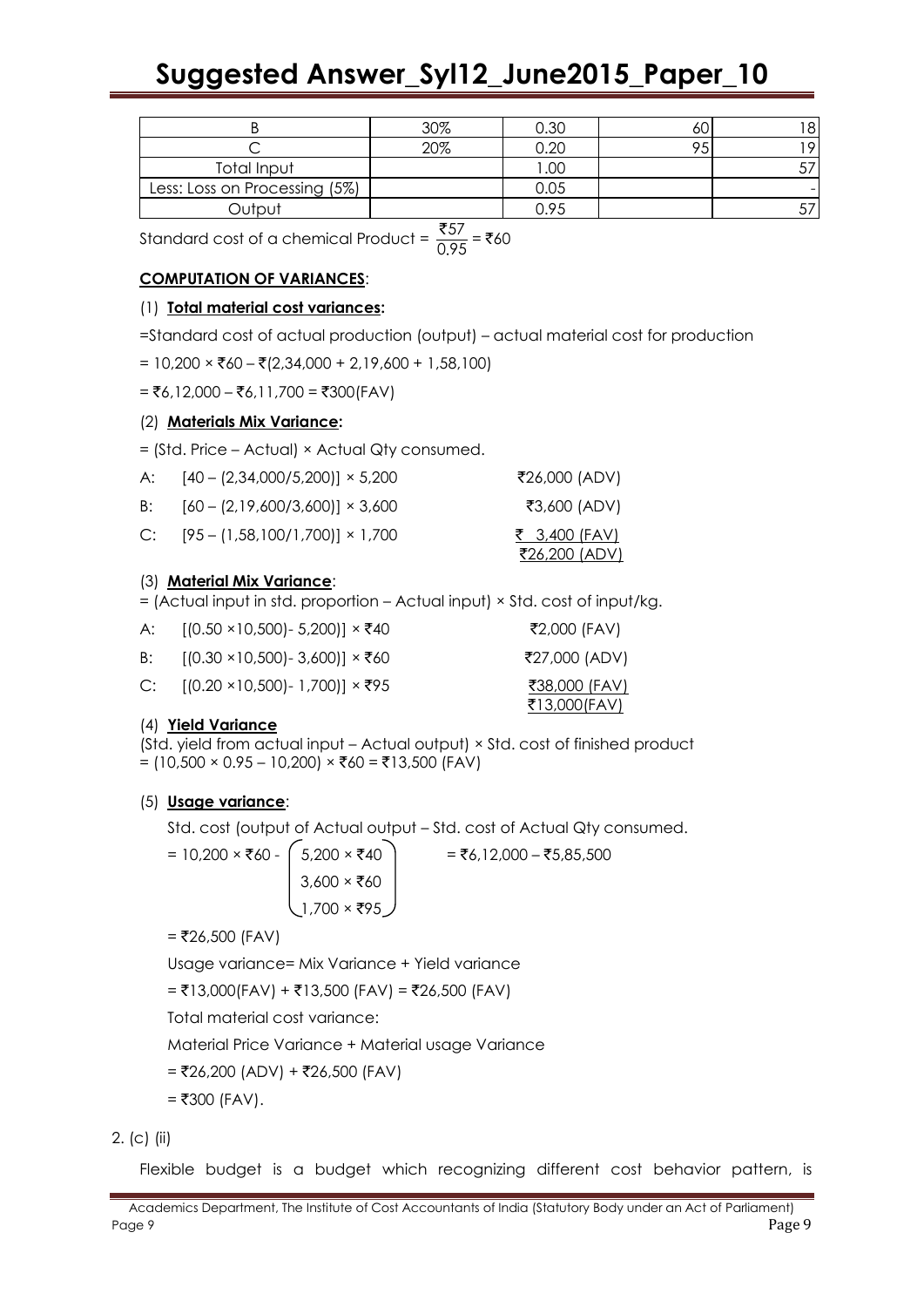designed to change as the volume of output changes. It is thus designed to furnish budget cost at any level of activity actually attained. Actually a flexible budget constitutes a series of fixed budgets i.e. one fixed budget for each level of activity. Separation of costs into variable and fixed is a must for preparation of flexible budgets.

#### 2. (c) (iii)

#### **1. Variance Overheads per unit:**

Production overhead:  $40\%$  of ₹10 = ₹4.00

Selling & Distribution overhead: 50% of  $\bar{x}6 = \bar{x}3.00$ 

#### **2. Fixed Overheads:**

Practical capacity is  $90\%$  of  $1,00,000 = 90,000$  units

- **3. Production overhead:** (60% of  $\bar{\tau}$ 10×90,000) =  $\bar{\tau}$ 90,000 ×  $\bar{\tau}$ 6 =  $\bar{\tau}$ 5,40,000
- **4. Administration overhead:** (100% of ₹5 ×90,000) = ₹ (90,000 × 5) = ₹4,50,000
- **5. Selling and Distribution overhead:** (50% of ₹6 ×90,000) = ₹ (90,000 × 3) = ₹2,70,000

#### **Flexible budget of a consumer product**

| <b>Capacity Production (units)</b> | 70%          |               | 80%          |               |
|------------------------------------|--------------|---------------|--------------|---------------|
|                                    | 70,000       |               | 80,000       |               |
|                                    | Total cost   | Cost per unit | Total cost   | Cost per unit |
|                                    | (₹ in Lakhs) | (₹)           | (₹ in Lakhs) | (₹)           |
| <b>Direct Costs:</b>               |              |               |              |               |
| Direct materials                   | 8.40         | 12.00         | 9.60         | 12.00         |
| Direct labour                      | 5.60         | 8.00          | 6.40         | 8.00          |
| Direct expenses                    | 3.50         | 5.00          | 4.00         | 5.00          |
| <b>Variable overheads</b>          |              |               |              |               |
| Production overhead                | 2.80         | 4.00          | 3.20         | 4.00          |
| Selling and distribution           |              |               |              |               |
| Overhead (Ref.W.N-1)               | 2.10         | 3.00          | 2.40         | 3.00          |
| <b>Total Variable Cost (A)</b>     | 22.40        | 32.00         | 25.60        | 32.00         |
| <b>Fixed overheads:</b>            |              |               |              |               |
| Production overhead                | 5.40         | 7.71          | 5.40         | 6.75          |
| Administration overhead            | 4.50         | 6.43          | 4.50         | 5.62          |
| Selling and Distribution           |              |               |              |               |
| Overhead (Ref. W.N.2)              | 2.70         | 3.86          | 2.70         | 3.38          |
| Total fixed cost (B)               | 12.60        | 18.00         | 12.60        | 15.75         |
| Total cost (A+B)                   | 35.00        |               | 38.20        |               |
| Cost per unit $(\bar{\tau})$       |              | 50.00         |              | 47.75         |

#### **3. Answer any two questions (Carrying 8 Marks each):**

- **(a) (i) What is the procedure for appointment of cost auditor under the Companies Act, 2013? 6**
	- **(ii) Whether Cost Audit Report has to be prepared plantwise or for the Company as whole? 2**

#### **Answer:**

3. (a) (i)

The cost auditor is to be appointed by the Board of Directors on the recommendation of the Audit Committee, where the company is required to have an Audit Committee. The cost auditor proposed to be appointed is required to give a letter of consent to the Board of Directors. The company shall inform the cost auditor concerned of his or its appointment as such and file a notice of such appointment with the Central Government within a period of thirty days of the Board meeting in which such appointment is made or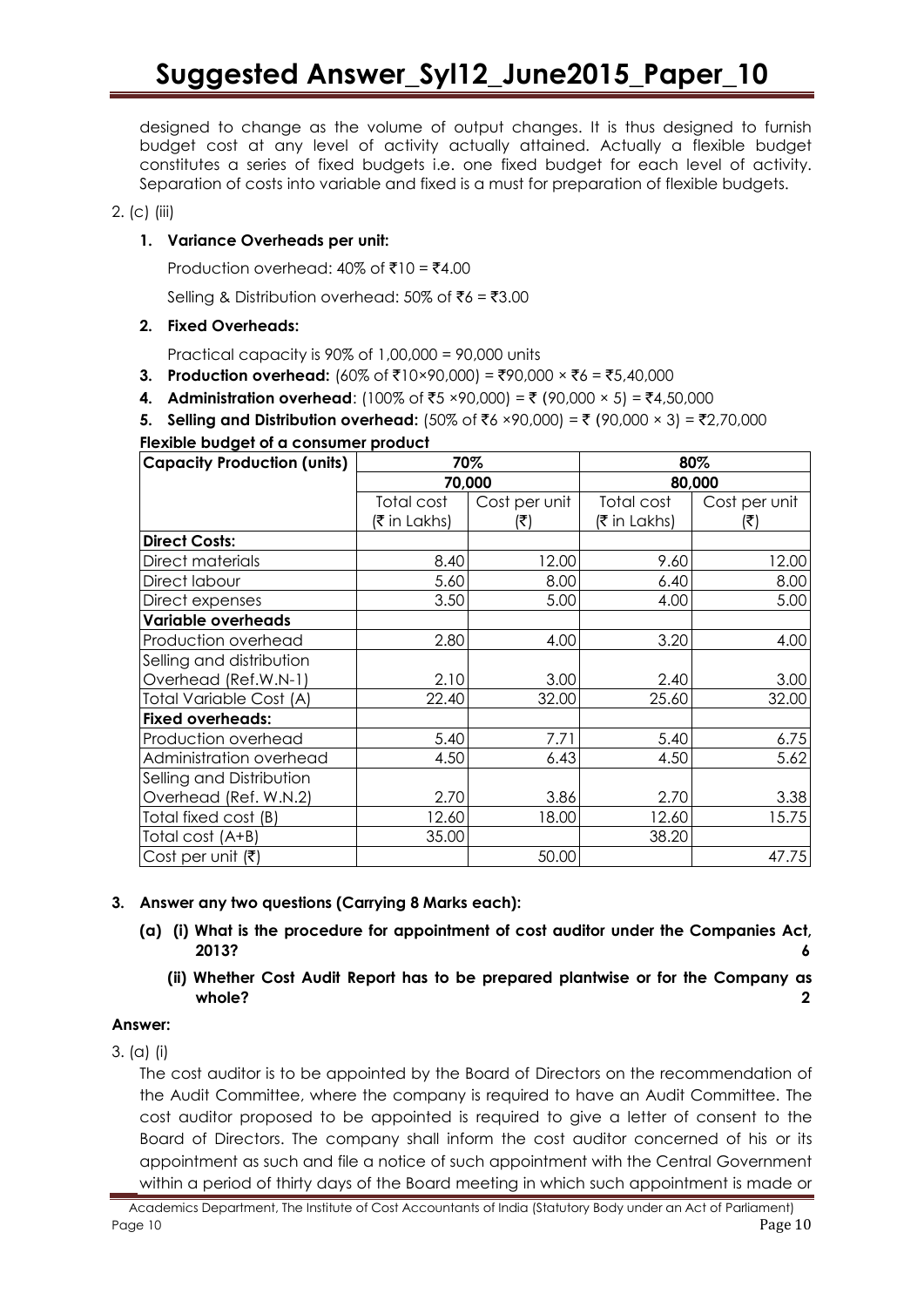within a period of one hundred and eighty days of the commencement of the financial year, whichever is earlier, through electronic mode, in form CRA-2, along with the fee as specified in Companies (Registration Offices and Fees) Rules, 2014.

Any casual vacancy in the office of a cost auditor, whether due to resignation, death or removal, shall be filled by the Board of Directors within thirty days of occurrence of such vacancy and the company shall inform the Central Government in Form CRA-2 within thirty days of such appointment of cost auditor.

#### 3. (a) (ii)

Cost Audit Report is to be prepared for the company as a whole in respect of the product/activity - coming under cost Audit.

#### **3. (b) (i) Who can be appointed as a Cost Auditor? 3**

**(ii) Under what circumstances will the appointment of Cost Auditor for Conducting Cost Audit be made in firm's name?**

#### **Who will authenticate such report and how? 3+2=5**

#### **Answer:**

3. (b) (i)

Only a Cost Accountant, as defined under section 2(28) of the companies Act, 2013, can be appointed as a cost auditor.

Clause (b) of sub-section (1) of section 2 of the Cost and Works Accountants Act.1959 defines "Cost Account". It means a Cost Account who holds a valid certificate of practice under sub-section (1) of section 6 of the Cost and Works Accountants Act, 1959 and is in whole-time practice. Cost Accountant includes a Firm of Cost Accountants and a LLP of cost accountants.

## 3. (b) (ii)

Appointment of cost Auditor under a firm's name will be subject to the following conditions: -

- (a) All the partners of the firm are full time Cost Accounting Practitioners within the Meaning of Sec 6 and Sec 7 of the Cost and Works Accountants Act,1959
- (b) The firm must have constituted with the previous Approval of central Government or of the Central Council of ICWAI as per amended Regulation 113 of the Cost and Works Accountants Act, 1959.

The cost audit Report shall be signed by any one Partner of the firm responsible for the conduct in his own hand for and on behalf of the firm. In any case the report should not be signed by merely offering the firm's name.

## **3. (c) (i) What are the Social Objectives of Cost Audit? 5**

**(ii) What is the meaning of "Turnover" in relation to the companies(Cost Records and Audit) Rules, 2014? 3**

## **Answer:**

3. (c) (i)

Among the social objectives of cost audit, the following deserve special attention:

- 1) Facilitation in fixation of reasonable price of goods and service produced by the enterprise.
- 2) Improvement in productivity of human, physical and financial resources of the enterprise
- 3) Availability of audited cost data as regards contracts containing escalation clauses.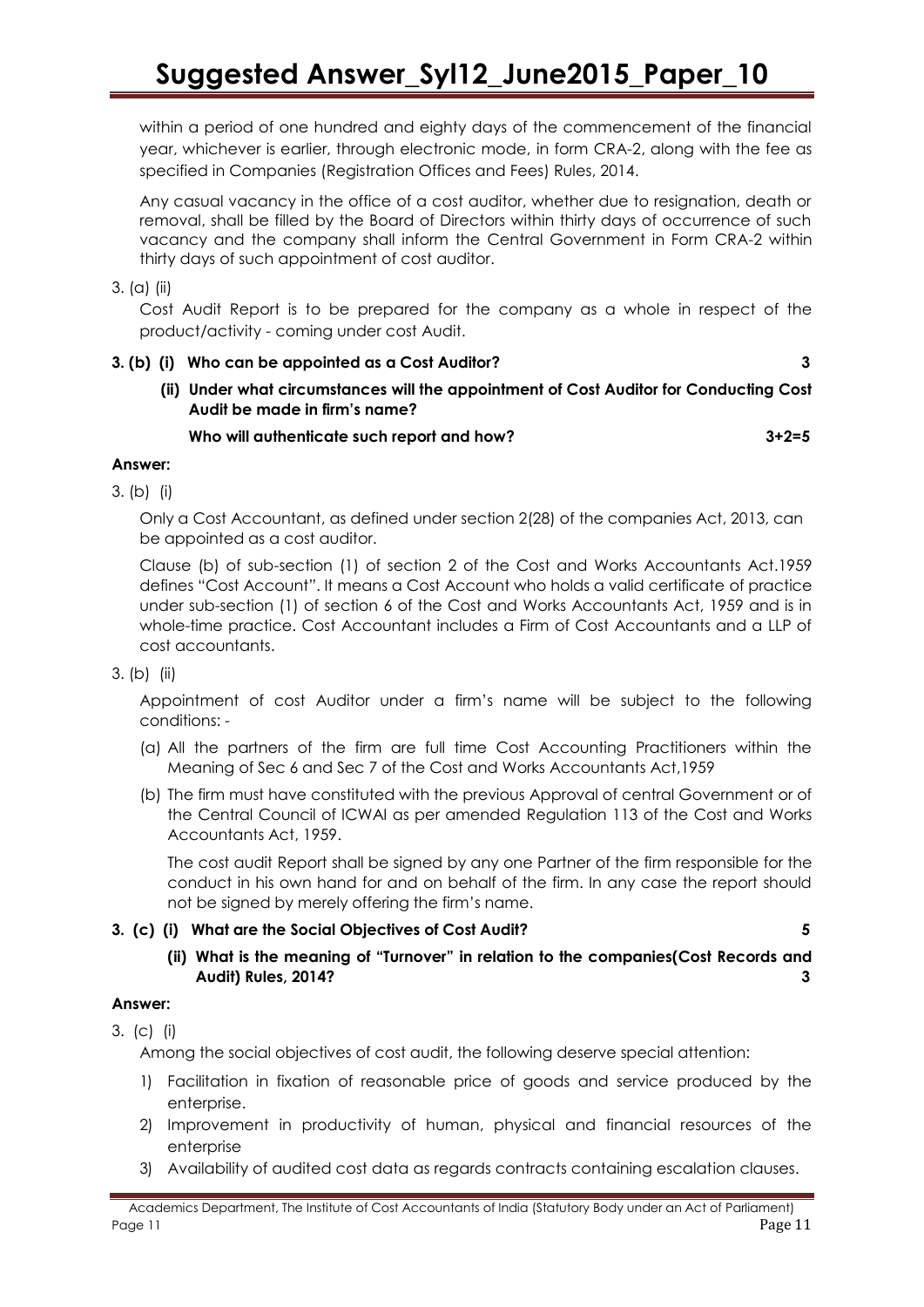- 4) Channelising of the enterprise resources to most optimum, productive and profitable areas.
- 5) Facilitation in settlement of bills in the case of cost-plus contracts entered into by the Government.
- 6) Pinpointing areas of inefficiency and mismanagement, if any, for the benefit of shareholders, consumers etc. such that necessary corrective action could be taken in time.
- 3. (c) (ii)

Sub-section 91 of Section 2 of the Companies Act, 2013 defines "turnover" as "the aggregate value of the realization of amount made from the sale, supply or distribution of goods or on account of services rendered, or both, by the company during a financial year. For the purposes of these Rules, "Turnover" means gross turnover made by the company from the sale or supply of all products or services during the financial year. It includes any turnover from job work or loan license operations but exclude duties and taxes. Export benefit received should be treated as a part of sales.

- **4. Answer any three questions (Carrying 8 Marks each):**
	- **(a) (i) What are the exceptions to the "Law of Demand"? 4**
		- **(ii) The demand and supply function under perfect competition are** 
			- $y = 16-x^2$  and  $y = 2(x^2 + 2)$  respectively.

**Find:**

- **(1) The Market Price;**
- **(2) Producer's Surplus. 2+2=4**
- **Answer:**
- 4. (a) (i)

## **Exceptions to the Law of Demand:**

The following are the exceptions to the Law of demand:

- i. **Griffin paradox:** According to Griffin, even through the price, for necessary goods rise, the demand for them will not decrease. These goods are called "Griffin Goods'
- ii. **Prestigious goods:** The law of demand will not operate in case of prestige goods like diamonds, cars etc.. The demand for these does not decrease with the rise in the price, as these goods are attached with prestige.
- iii. **Speculative Business:** The law of demand does not operate in case of the speculative business. If people think that the prices of goods increase in the future, now they will buy more units of that commodity. This is against the law of demand.
- iv. **Trade Cycles:** The law of demand does not operate in periods of trade cycles. During the prosperity period, people may buy more goods at higher prices. In periods of depression, people buy fewer goods even through the prices are less.
- v. **Ignorance of the consumer:** The law of demand is not applicable in case of the ignorant consumers. Buy ignorance, people think that high priced goods are qualitative goods. Therefore the consumers would buy the goods even at high price.
- 4. (a) (ii)

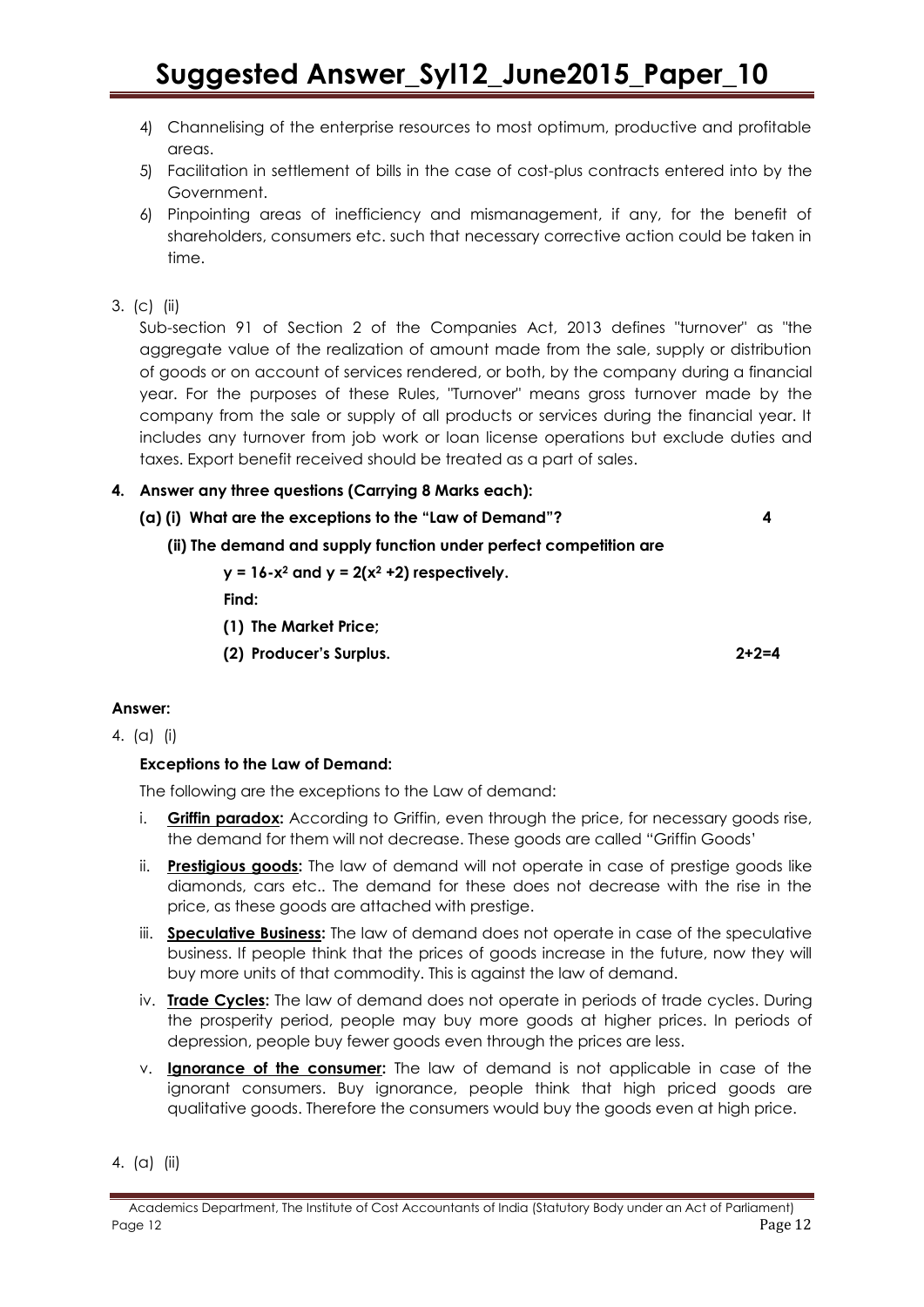(1) Under perfect competition market price is: demand = supply i. e.

16- x<sup>2</sup> - 2x<sup>2</sup> - 4 = 0  
\nOr, -3x<sup>2</sup> + 12 = 0  
\nOr, -3x<sup>2</sup> = -12  
\n  
\n  
\n  
\n
$$
x^2 = 12/3
$$
  
\n $x = \sqrt{\frac{12}{3}} = 2$  units  
\n  
\nY = 2x<sup>2</sup> + 4 = 12  
\n  
\n  
\n  
\n  
\n $2x^2 + 4 = 12$   
\n  
\n $2x^2 + 4 = 12$   
\n  
\n $2x^2 + 2 = 12$   
\n  
\n $2x^2 + 2 = 12$   
\n  
\n $2x^2 + 2 = 24$   
\n  
\n $2x^3 + 4x$   
\n $= 24 - \frac{16}{3} - 8$   
\n  
\n $= 24 - \frac{16}{3} - 8$ 

$$
= 10^{2/3}
$$

**4**. **(b) (i) What are the factors involved in Demand Forecasting? 5**

**(ii) The Cost of a product of KRISHAN LTD. is given by the function** 

$$
C = 300x - 10x^2 + \frac{1}{3}x^3
$$

**Where C stands for cost and x for output. Calculate the output at which Marginal Cost is Minimum. 3**

# **Answer:**

4. (b) (i)

The factors involved in Demand Forecasting are enumerated below:

- 1. **Time factor:** Forecasting may be done for short-term or long-term. Short-term forecasting is generally taken for one year while long-term forecasting covering a period of more than 1 year.
- 2. **Level factor:** Demand forecasting may be undertaken at three different levels:
	- a. Macro level: It is concerned with business conditions over the whole economy.
	- b. Industry level: Prepared by different industries.
	- c. Firm-level: Firm-level forecasting is the most important from managerial view point.
- 3. **General or Specific purpose factor**: The firm may find either general or specific forecasting or both useful according to its requirement.
- 4. **Product:** Forecasting varies type of product i.e., new product or existing product or well established product.
- 5. **Nature of the product:** Goods can be classified into

(i) consumer goods and (ii) producer goods.

Demand for a product will be mainly dependent on nature of the product. Forecasting methods for producer goods and consumer goods will be different accordingly.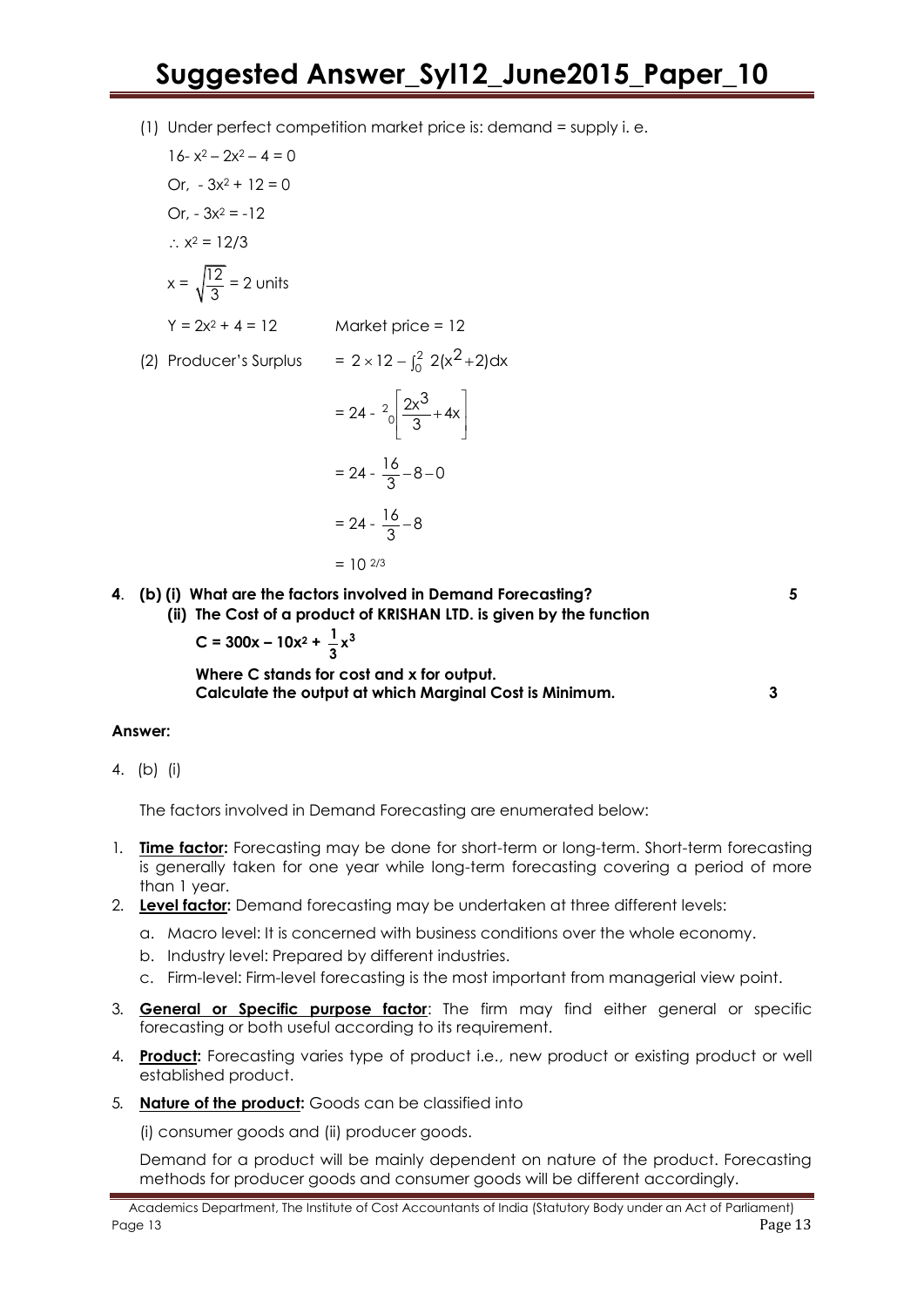- 6. **Competition.** While making forecasting, market situation and the product position in particular market should be analyzed.
- 7. **Consumer Behaviour:** What people think about the future, their own personal prospects and about products and brands are vital factors for firm and industry.

4. (b) (ii)

In the present case, the marginal cost is given by  
\n
$$
MC = \frac{dC}{dx} = \frac{d}{dx} (300x - 10x^2 + \frac{1}{3}x^3) = 300 - 20x + x^2
$$
\n
$$
\frac{dMC}{dx} = -20 + 2x \text{ and } \frac{dMC}{dx} = 0 \text{ gives } x = 10.
$$
\n
$$
\frac{d^2 MC}{dx^2} = 2 = +ve \text{ for } x = 10.
$$

Thus, the marginal cost is minimum when the output is 10 units.

- **4. (c) (i) What are the objectives of Fiscal Policy in India? 4**
	- **(ii) The total Profit y in rupees of MEDICOS PHARM LTD., a drug company from the**

manufacture under sale of x drug bottles in given by y =  $\frac{x^2}{400}$  + 2x - {  $-\frac{2}{400}+2x-80.$ 

**Required:**

- **(1) How many drug bottles must the Company sell to achieve the maximum profit?**
- **(2) What is the Profit per drug bottle when this maximum is achieved? 3+1=4**

#### **Answer:**

4. (c) (i)

#### **Objective of Fiscal Policy in India:**

Fiscal policy or budgetary policy in India is designed to achieve the following objectives:

- i. To achieve rapid economic development,
- ii. To reduce concentration of income and wealth so as to create socialistic pattern of society.
- iii. To achieve plan targets of growth and employment
- iv. To reduce regional imbalances by providing incentive for backward area location of industries, and
- v. To modify industrial structure according to plan frame work by encouraging / discouraging investments in certain industries.

4. (c) (ii)

(i) 
$$
y = \frac{-x^2}{400} + 2x - 80
$$
  $\therefore \frac{dy}{dx} = \frac{-2x}{400} + 2$ 

Putting 
$$
\frac{dy}{dx} = 0
$$
 and solving for x,  $\frac{-x}{400} + 1 = 0$ 

Academics Department, The Institute of Cost Accountants of India (Statutory Body under an Act of Parliament) Page 14 **Page 14** Page 14 **Page 14** Page 14 **Page 14** Page 14 **Page 14** Page 14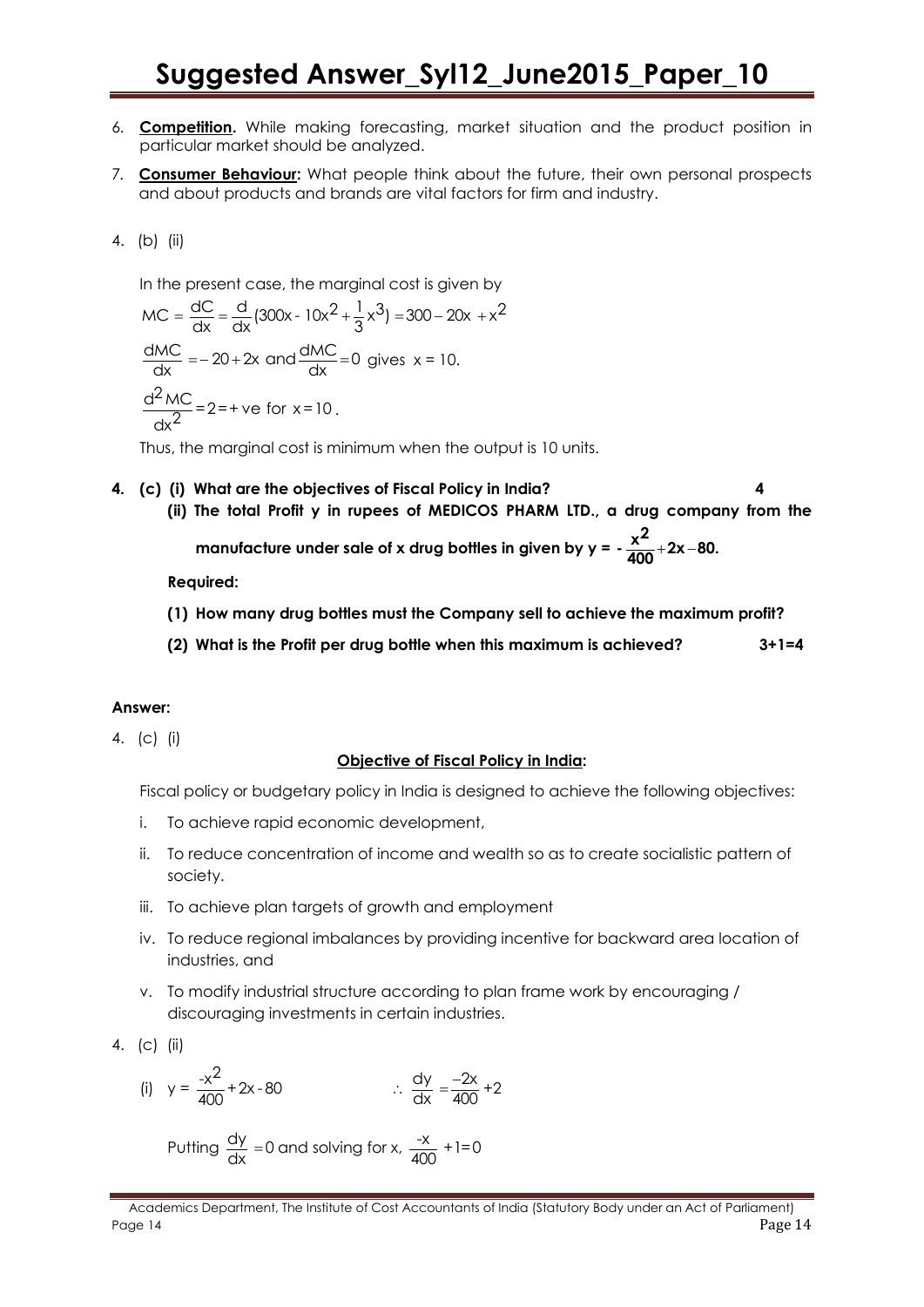Or, 
$$
\frac{x}{400} = 1
$$
 :  $x = 400$ .

Also  $\frac{d^2y}{2} = \frac{-2}{100}$  $\overline{dx^2}$  400  $\therefore$  y is maximum when  $x = 400$ .

 $\therefore$  To get maximum profit, the company must sell 400 drug bottles.

(ii) Maximum total profit = Value of y when  $x = 400$ .

$$
=\frac{-1,60,000}{400}+800-80=\text{\textyen}320
$$

Therefore, profit per drug bottle =  $\sqrt[3]{\frac{320}{100}}$  $\frac{328}{400}$  = 80 paises

## **4. (d) What are the Pricing policies of a firm for introduction stage of a new product? 8**

## **Answer:**

4. (d)

## **PRICING OF A NEW PRODUCT**

Basically, the pricing policy of a new product is the same as that for an established product - viz., the price must cover the full costs in the long run and direct costs or prime costs in the short period.

There are two alternative pricing policies which a firm can adopt for introduction stage of a new product such as (a) Skimming price policy and (b) Penetration pricing policy.

## **(a) Skimming Price Policy:**

When the product is new but with a high degree of consumer acceptability, the firm may decide to charge a high mark up and, therefore, charge a high price. The system of charging high prices for new products is known as price skimming for the object is to "skim the cream" from the market. There are many reasons for adopting a high mark-up and, therefore, high initial price:

- (i) The demand for the new product is relatively inelastic. The high prices will not stop the new consumers from demanding the product. The new product, novelty, commands a better price. Above all, in the initial stage, there is hence cross elasticity of demand is low.
- (ii) If life of the product promises to be a short one, the management may fix a high price so that it can get as much profit as possible and, in as short a period as possible.
- (iii) Such an initially high price is also suitable if the firm can divide the market into different segments based on different elasticities. The firm can introduce a cheaper model in the market with lower elasticity,
- (iv) High initial price may also be needed in those cases where there is heavy investment of capital and when the costs of introducing a new product are high. The initial price of a transistor radio was ₹500 or more (now ₹50 or even less); electronic calculators used to  $\cot$   $\bar{\tau}$ 1,000 or more, they are now available for  $\bar{\tau}$ 100 or so.

# **(b) Penetration Price Policy:**

Instead of setting a high price, the firm may set a low price for a new product by